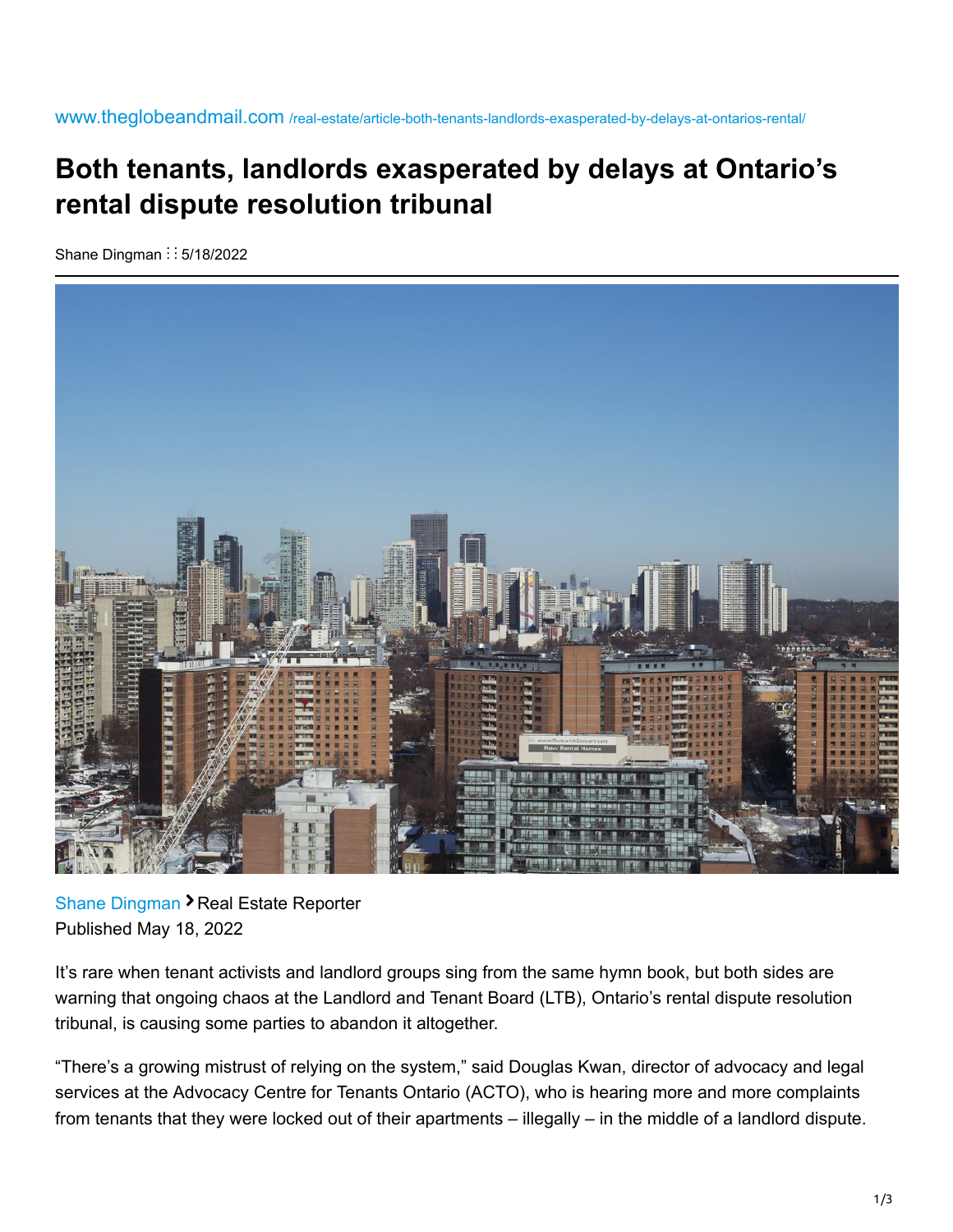"Keeping people from being illegally evicted is one of the primary reasons we have the LTB, and when the board isn't operating properly, the whole system – of affordable housing and access to justice – fails."

Landlords are furious too, with small-landlord advocacy groups sharing stories of individuals selling their second (or third or fourth) homes after unsuccessful attempts to use the LTB to resolve disputes.

Susan Beck had owned and rented out a house in Toronto's east end for 10 years when she received the unwelcome news in 2020 that the foundation was crumbling and a major renovation was needed to fix it. Her tenant, a yoga instructor who was out of work due to pandemic restrictions, was already behind on the rent in October, 2020, when Ms. Beck sent her an N13 notice – a notice to evict due to renovation.

"Then she stopped paying rent altogether. … We also filed for an expedited hearing because we didn't want the house to fall down. [The LTB] denied us," she said. A hearing was scheduled for February, 2021, but was cancelled and never rescheduled. Ultimately, after Ms. Beck listed the house for sale and her tenant moved out of her own accord in June, 2021 – leaving behind an unpaid rent bill of more than \$16,000. "We sold it in November: it was one of the lowest prices for a home sold in 2021. … I breathed a sigh of relief that it isn't my issue any more."

Since 2018 the LTB has tracked how long the average wait for a hearing on a landlord application to collect late rent or evict for non-payment of rent. The goal is 25 days, but in 2020-2021 only 1 per cent of applications met that goal; the average was 131 days. The percentage of cases that see a hearing in less than 25 days has dropped precipitously from 35 per cent in 2018.

Somehow things have gotten more dysfunctional at the LTB despite far fewer applications for eviction coming to it in 2020-2021. Since 2011, there have been more than 70,000 applications of all types annually but in 2020-2021 there were only 48,422 applications.

In 2018-2019 there were 82,095 applications for adjudication; the vast majority (65,559) were brought by landlords seeking to evict a tenant. Almost 57 per cent of all applications were resolved by a hearing, most of the remainder was split between mediation and the applicant withdrawing the complaint. In 2021, 37,063 eviction applications were brought by landlords but 30 per cent of all applications were withdrawn, only 40 per cent got a hearing and another 14 per cent were resolved through mediation. In 2018-2019, 14,726 applications had to be carried over to the following year; in 2020-2021 there were 34,731 cases awaiting resolution by year-end.

The Progressive Conservative government promised in its pre-election budget to spend another \$4-million to fix the LTB's backlogs, but Mr. Kwan said it's not what you spend but how you spend it.

"We've never had more staff at the LTB," he said, with the number of adjudicators rising from 66 to 80 over the life of the current government. However, half of the new adjudicators are part-timers, many don't have expertise in landlord tenant law and a number have been cross-appointed to other tribunals. In 2018, there were 55 full-time adjudicators and 11 part timers at the LTB. Today, there are more total staff but only 39 are full-timers and 49 are part timers. The staffing reshuffle has helped Tribunals Ontario – the province's umbrella organization that adjudicates for the LTB and other tribunals – to save money, with compensation for full- and part-time staff falling almost \$6-million from \$29-million in 2018 to \$23.6-million in 2021.